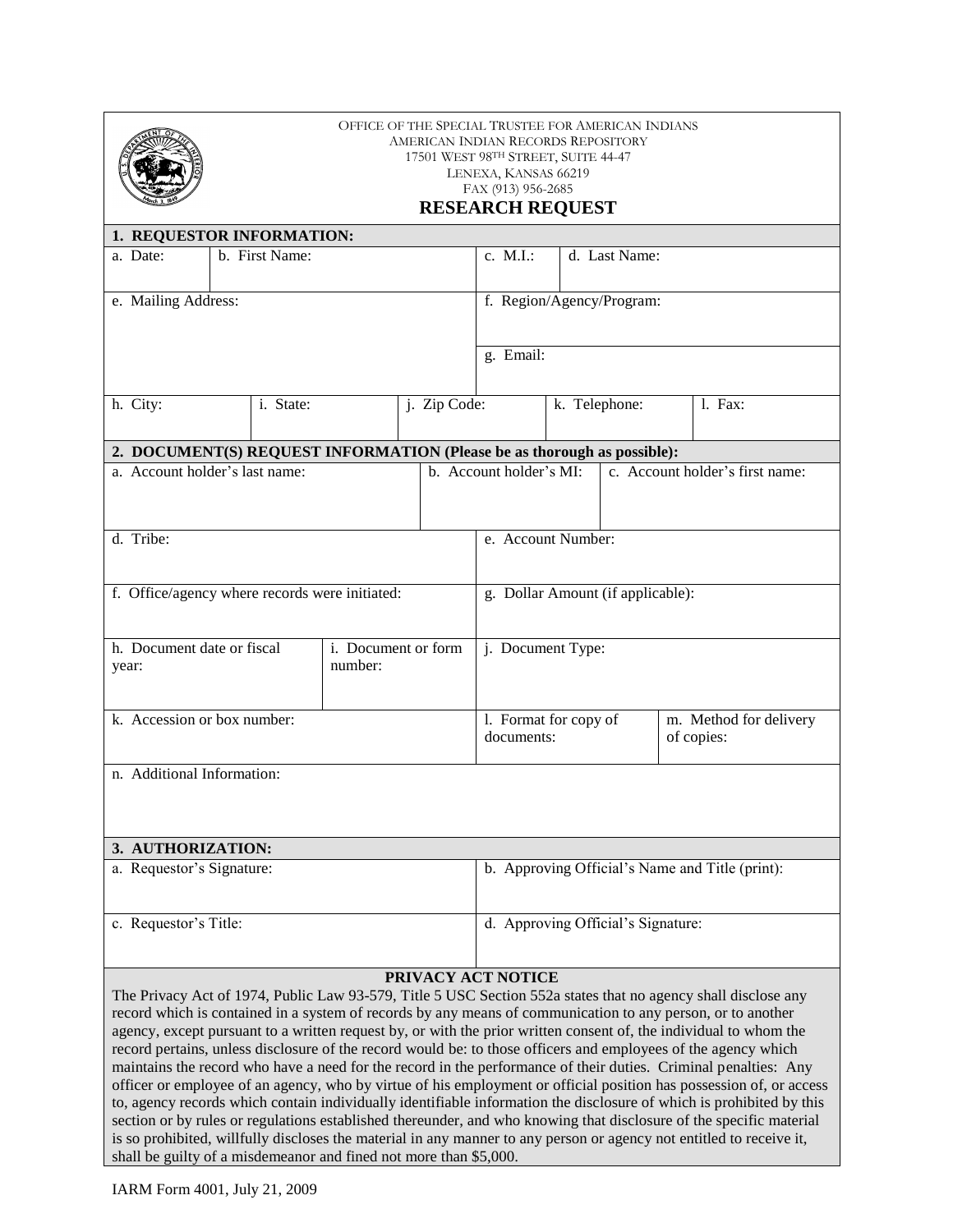**RESEARCH REQUEST IARM Form 4001 (optional page 2)**

# **4. ADDITIONAL INFORMATION:**